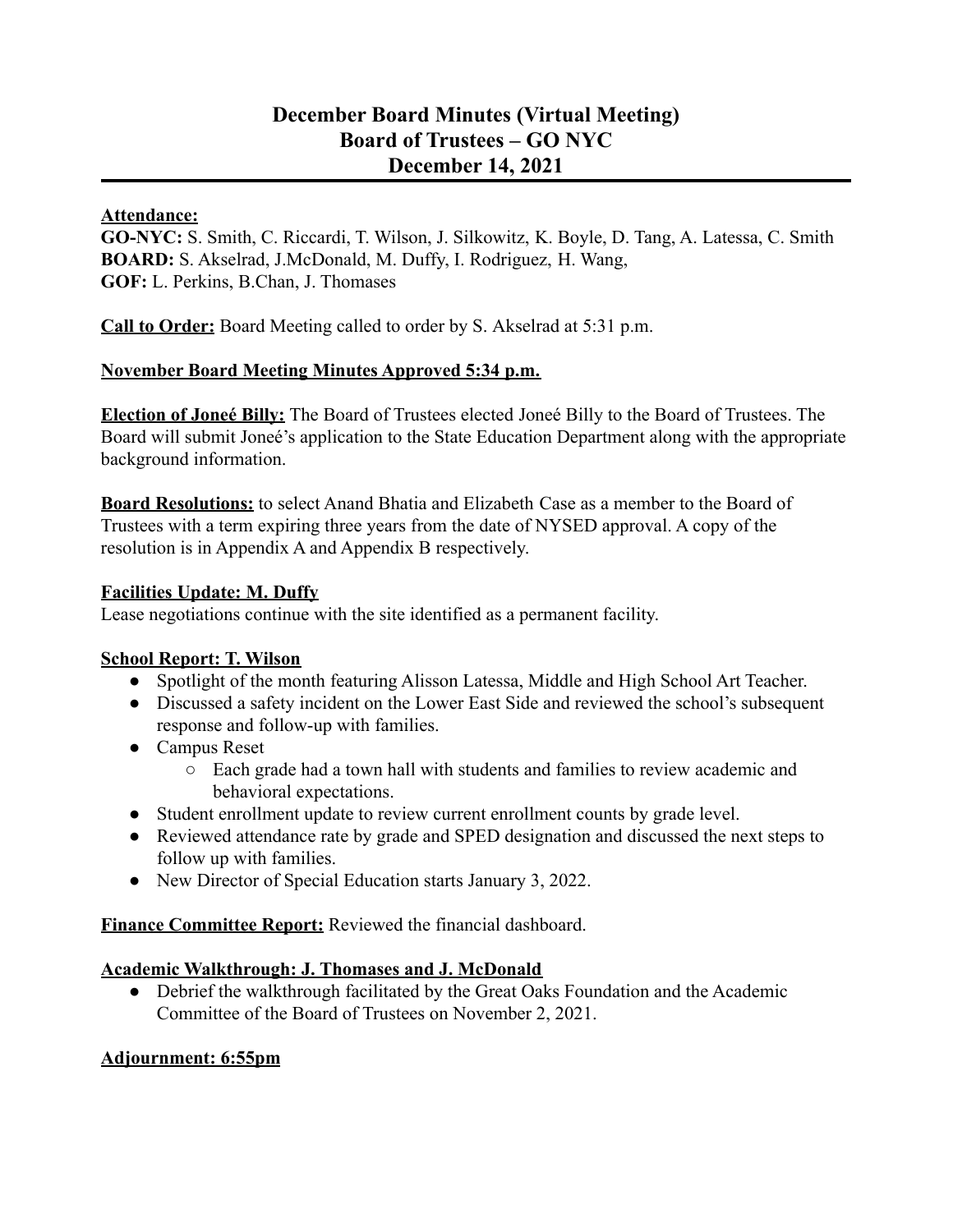\_\_\_\_\_\_\_\_\_\_\_\_\_\_\_\_\_\_\_\_\_\_\_\_\_\_\_\_\_, **President of the Board of Trustees**

Signature

**Great Oaks Charter School NY**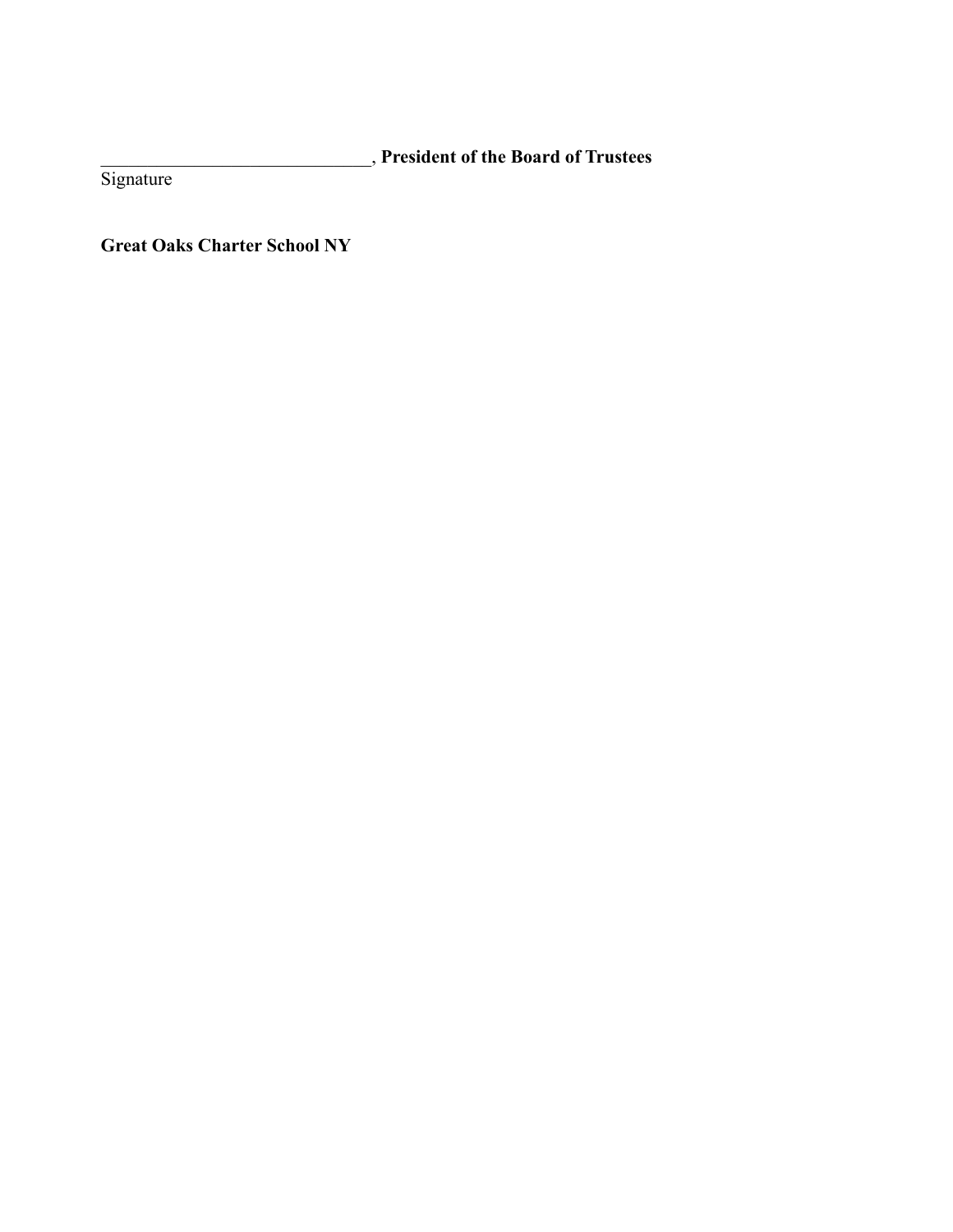# **Appendix A**

## **Great Oaks Charter School NY Resolution Elect Anand Bhatia to the Board of Trustees**

WHEREAS the Board of **Great Oaks Charter School NY** has duly held a board meeting on **December 14, 2021** consistent with its bylaws, and

WHEREAS a quorum of **Great Oaks Charter School NY** trustees had, and

WHEREAS discussions concerning an addition of additional board members to the Board of Trustees of **Great Oaks Charter School NY,** and

WHEREAS a motion to add **Anand Bhatia** as a member(s) to the Board of Trustees was made, and

WHEREAS the above referenced motion was seconded, and thereafter a vote to accept or reject said motion was taken by the Board of **Great Oaks Charter School NY**, and

WHEREAS the above referenced motion was duly accepted and passed by **Great Oaks Charter School NY** board,

NOW, therefore, **Great Oaks Charter School NY** Board of Trustees, having conducted a thorough criminal history record check via fingerprinting which is deemed acceptable by NYSED, and having discovered no State or federal criminal history, or having provided information regarding such history to NYSED, if found, and having verified that any academic and/or professional credential or qualification presented by the proposed member is genuine, has voted to select **Anand Bhatia** as a member to its Board of Trustees, with a term expiring on **3** years from the date of NYSED approval, pending approval by NYSED. The resolution approving **Anand Bhatia** is adopted upon NYSED's approval

I, **Susan Akselrad,** as **President** of the Board of Trustees of **Great Oaks Charter School NY**, organized and existing under the laws of New York, hereby certify that the above is a true copy of a resolution adopted by the Board of Trustees of **Great Oaks Charter School NY** at a meeting convened and held November 16, 2021 at which a quorum was present and voting throughout and that such resolution is adopted upon NYSED's approval and is in accordance with the provisions of the charter and by-laws of **Great Oaks Charter School NY**.

\_\_\_\_\_\_\_\_\_\_\_\_\_\_\_\_\_\_\_\_\_\_\_\_\_\_\_\_\_, **President of the Board of Trustees**

Signature

Dated: **December 14, 2021**